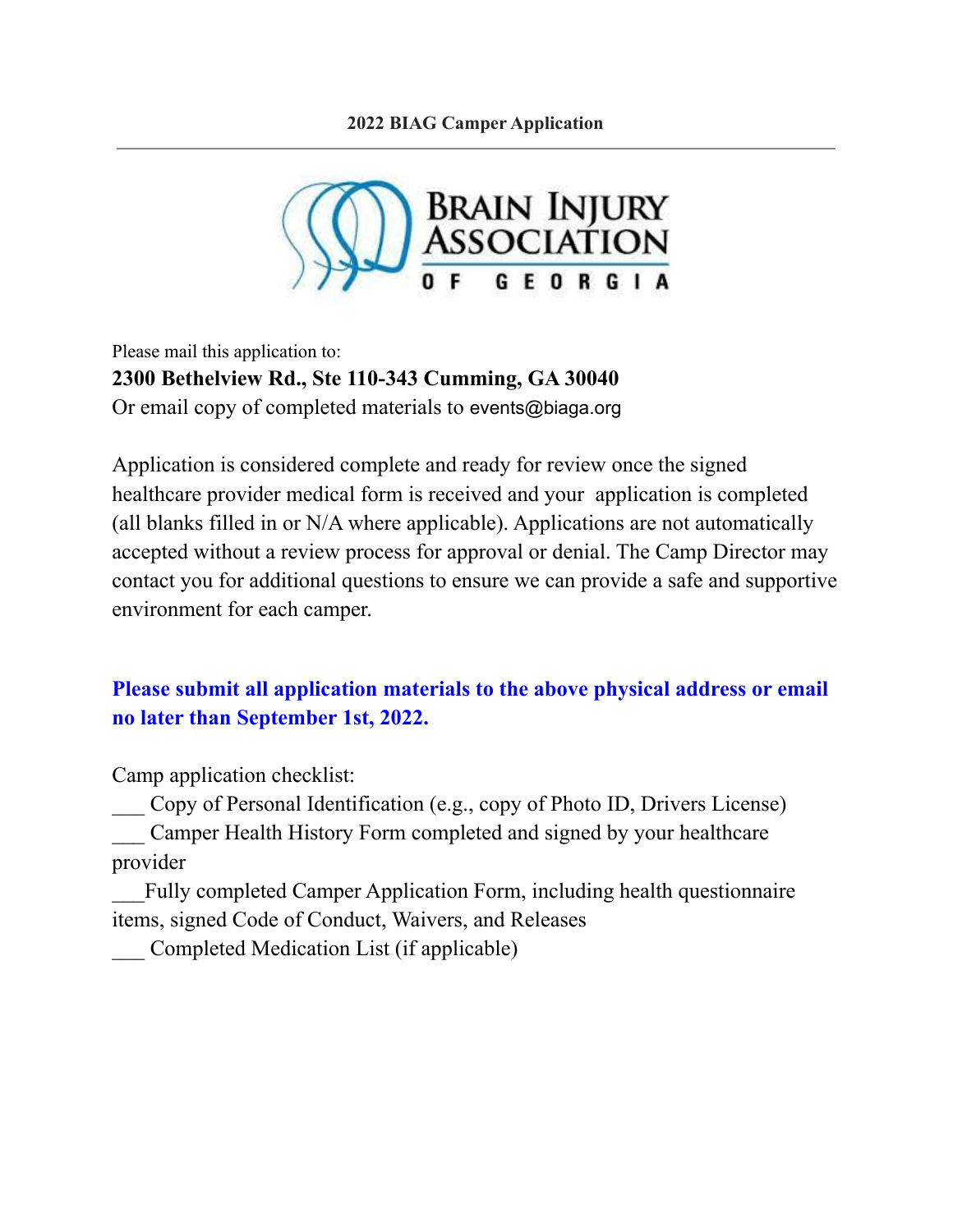# 2022 BIAG Camp Application

| General:                                                                                                                                                         |
|------------------------------------------------------------------------------------------------------------------------------------------------------------------|
| Name:                                                                                                                                                            |
| Preferred Name:                                                                                                                                                  |
|                                                                                                                                                                  |
|                                                                                                                                                                  |
| T-Shirt Size:                                                                                                                                                    |
| <b>Contact Information</b>                                                                                                                                       |
|                                                                                                                                                                  |
| City:                                                                                                                                                            |
| State:                                                                                                                                                           |
| Zip/Postal:                                                                                                                                                      |
| Phone Number:                                                                                                                                                    |
|                                                                                                                                                                  |
| Type of Acquired Brain Injury (e.g., TBI, Stroke) _______________________________                                                                                |
|                                                                                                                                                                  |
| How did the camper sustain their brain injury?: _________________________________                                                                                |
| Is this the camper's first time attending Camp BIAG? (please circle) Ves No<br>Number of years camper has attended camp BIAG (not including 2022) ______________ |
|                                                                                                                                                                  |
|                                                                                                                                                                  |
|                                                                                                                                                                  |
| Group home director phone:                                                                                                                                       |
|                                                                                                                                                                  |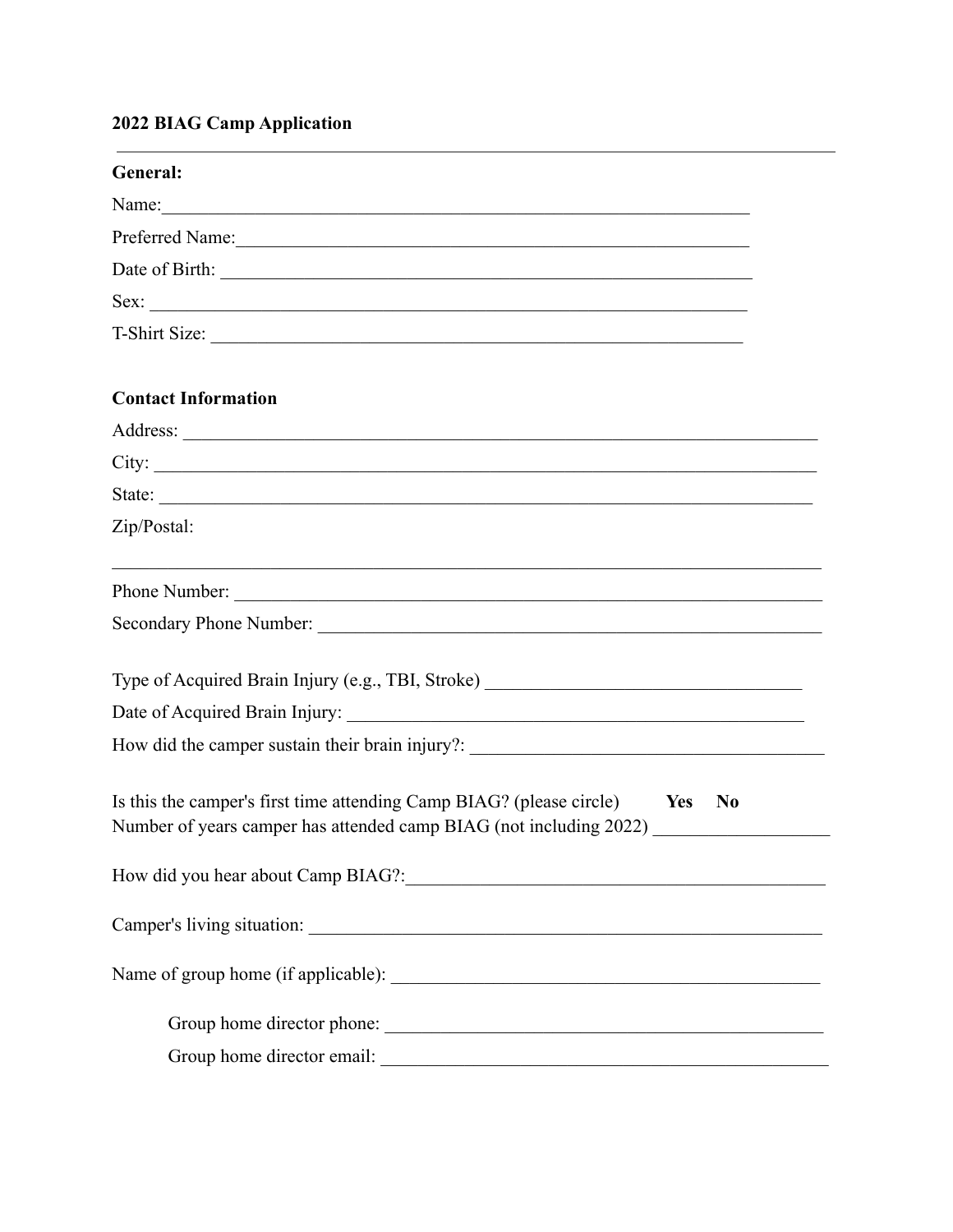# **2022 BIAG Camp Application**

### **Emergency Contact Information**

**Emergency Contact #1** Name:

Relationship:

 $\sim$ 

Preferred Phone Number:

Alternate Phone Number:

### **Emergency Contact #2** Name:

Relationship:

Phone Number:

**Emergency Contact #3 (If applicable)** Name:

Relationship:

 $\sim$ 

Phone Number: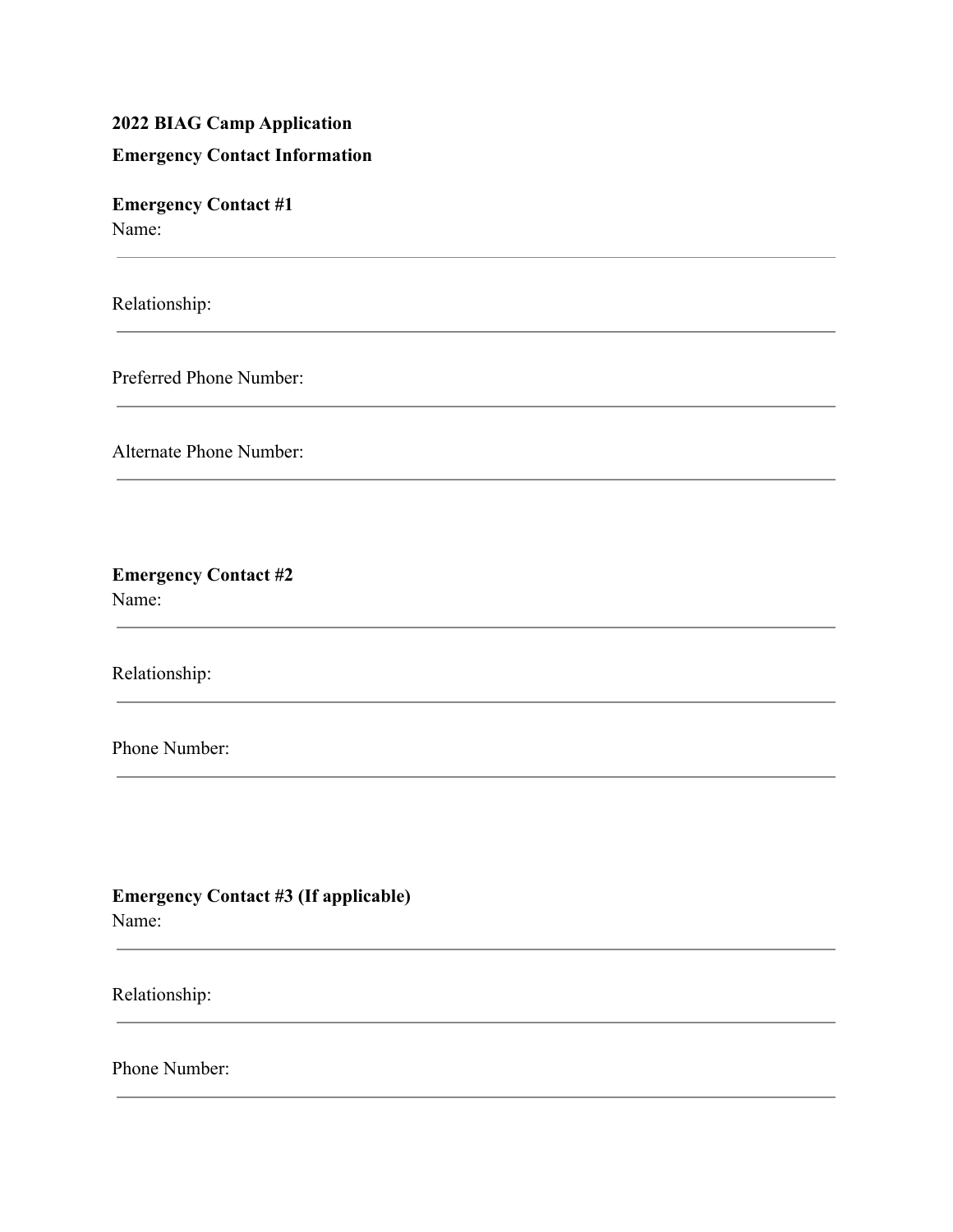# **2022 BIAG Camp Application**

**Activities of Daily Living and Communication**

**The following questions will assist camp volunteers in providing a safe and supportive environment for each camper.**

# **Mobility:**

Does the camper use any assistive devices for mobility (e.g., wheelchair, cane) **Yes No**

Please provide information regarding equipment, frequency of use, and level of assistance needed for safe mobility:

# Does the camper need assistance with transfers? When? What type of transfers?

#### **Diet Information:**

Does the camper have any dietary restrictions (please circle) **Yes No**

If yes, please provide detailed information regarding dietary restrictions: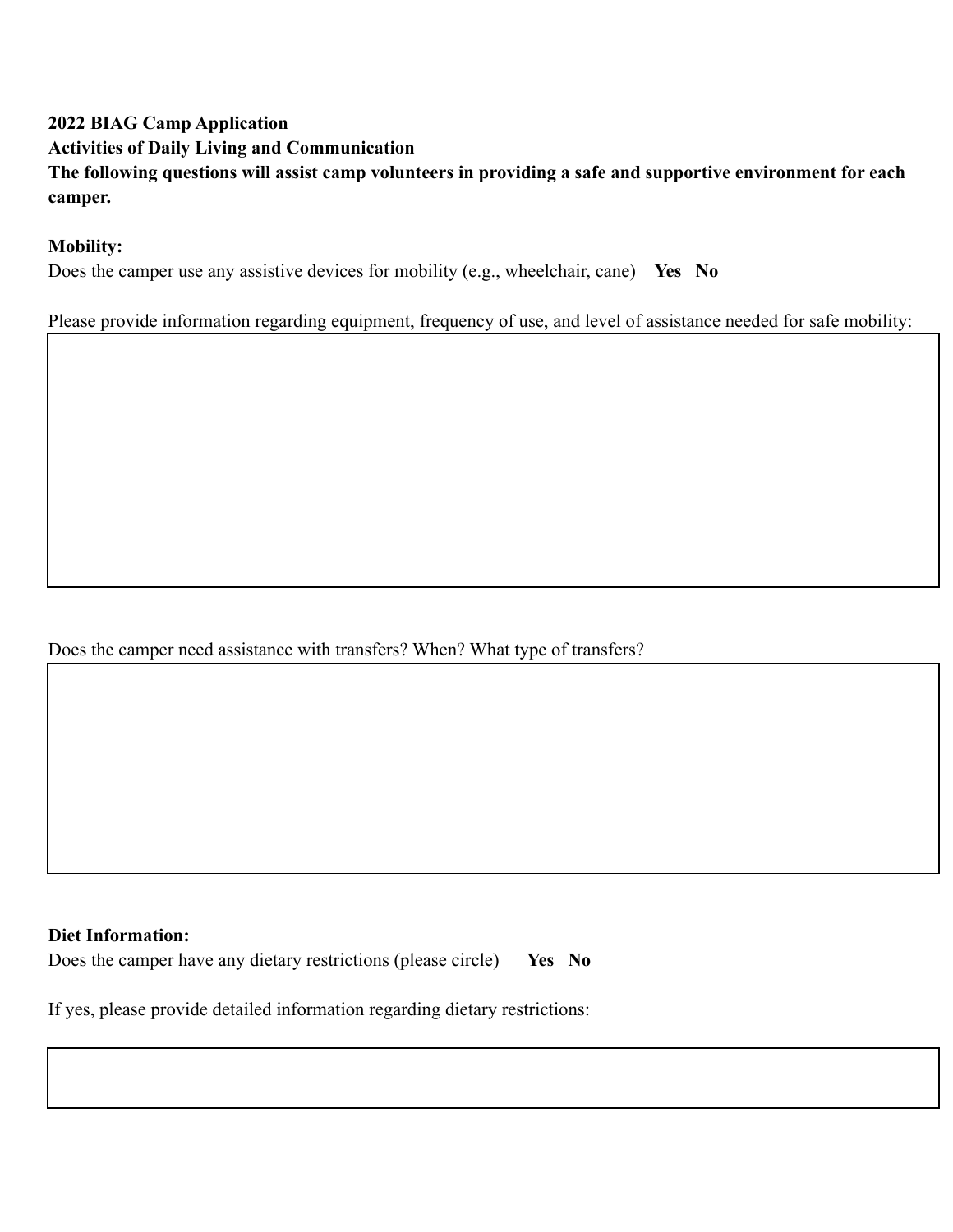Does the camper have any food allergies (please circle) **Yes No**

If yes, please provide detailed information regarding food allergies:

### **Mealtime Assistance:**

Please indicate by selecting Yes or No

Needs someone to cut food into small pieces Soft food preferred Needs thickener (you must provide if necessary) Needs straw Needs assistance with feeding

| Yes | No |
|-----|----|
| Yes | No |
| Yes | No |
| Yes | No |
| Yes |    |

If you selected "yes" for any items above, please describe:

### **Hygiene**

Hygiene (showering, brushing hair, and oral care): Please respond to the following questions. If you answer "yes for any of the below questions, please provide a description in the space below.

Uses shower equipment  $(e.g., shown)$ 

| − | ١ |
|---|---|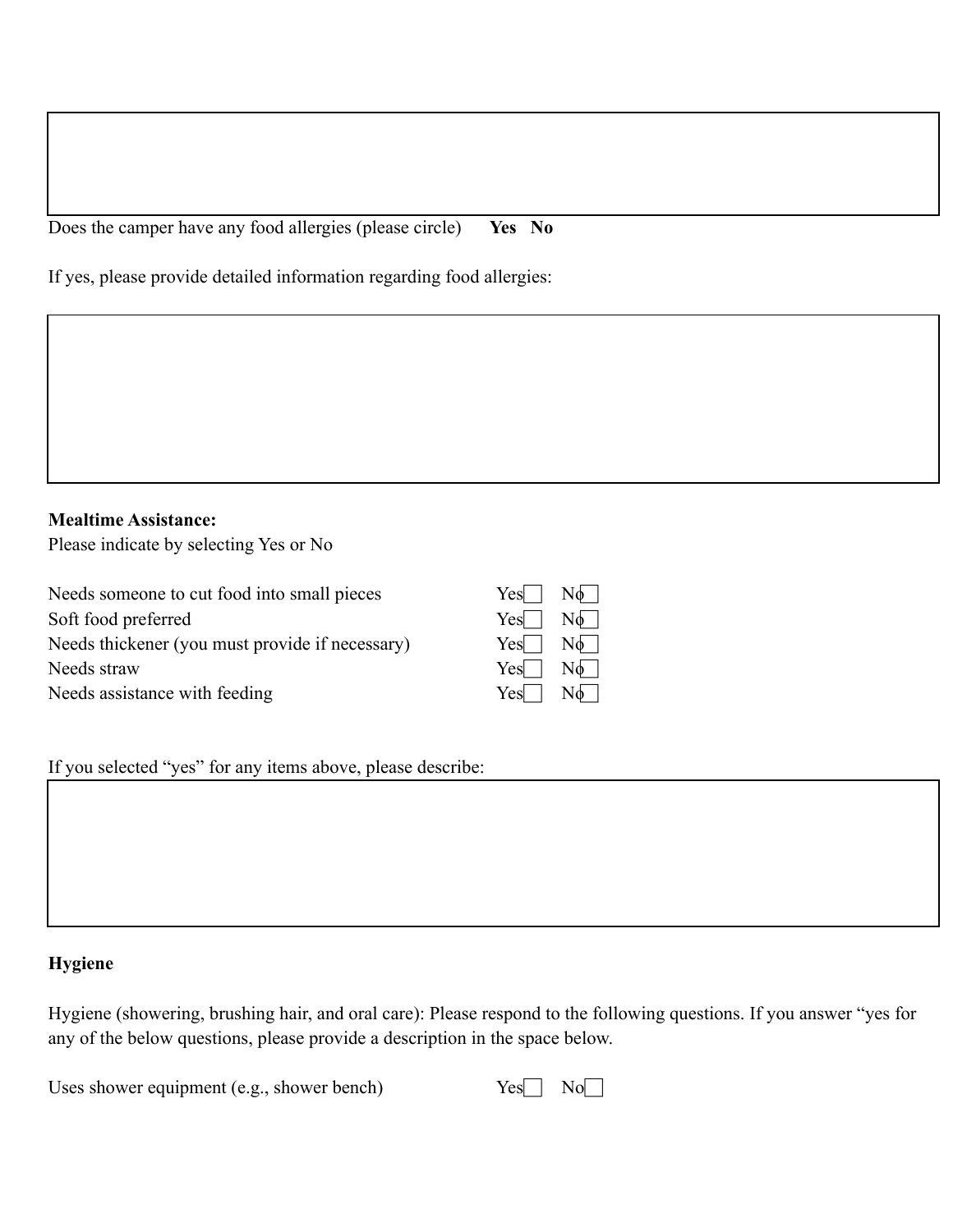Needs assistance for showering or bathing Y Needs assistance with brushing teeth Y Needs reminders to brush teeth Y Needs assistance with styling hair Y

| es   | No             |
|------|----------------|
| es   | No             |
| es   | Nol            |
| ∕es∣ | N <sub>0</sub> |

Comments:

#### **Dressing**

Please respond to the following questions. If you answer "yes for any of the below questions, please provide a description in the space below.

Needs assistance with dressing  $Yes \rightharpoonup No \rightharpoonup$ Wears splints  $Yes \rightharpoonup No \rightharpoonup$ Wears AFO or brace  $Yes \Box \ No \Box$ Wears compression garments  $Yes \rightharpoonup No \rightharpoonup$ 



Comments:

#### **Toileting**

Please respond to the following questions. If you answer "yes for any of the below questions, please provide a description in the space below.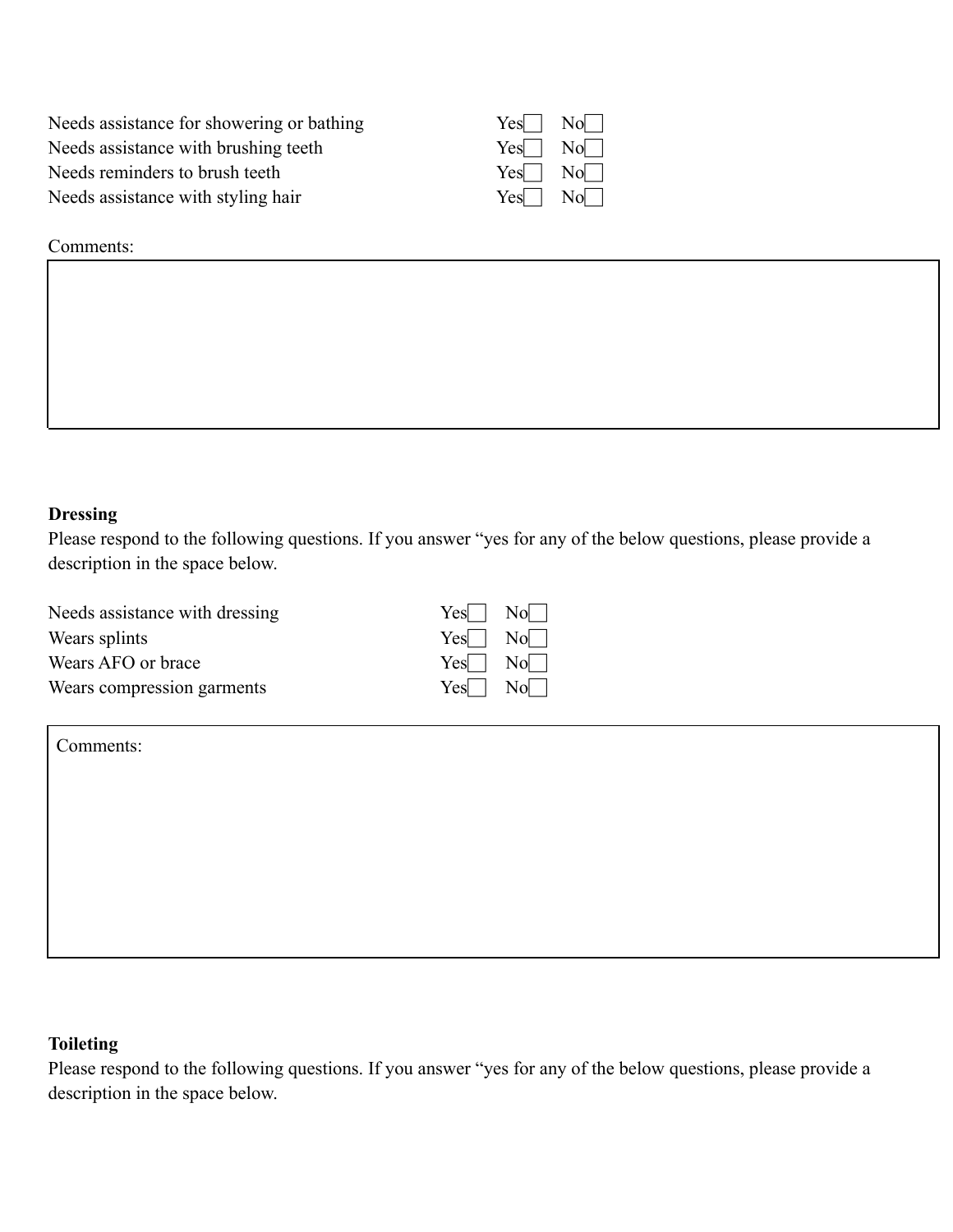| Needs assistance with clothing management | Yes  | Nol I   |
|-------------------------------------------|------|---------|
| Needs assistance transferring onto toilet | Yesl | Nol     |
| Uses a urinal                             | Yesl | $Nol$ 1 |
| Has catheter                              | Yesl | $Nol$ 1 |
| Can initiate request for toilet           | Yesl | Nol L   |
| Wears pads, depends, or other             | Yesl |         |

Comments:

#### **Social Health History - Social, Emotional, and Mental Health**

Have there been any behavioral or social difficulties this past year (e.g., anxiety, depression, verbal outbursts, physical aggression)?  $\text{Yes} \Box \text{No} \Box$ Are there any known triggers for behavioral difficulties?  $Yes \Box No \Box$ Becomes overstimulated?  $Yes \Box \ No \Box$ Needs support or cues to participate in social settings?  $Yes \Box \ No$ 

If you responded "yes", please provide further information below:

Please provide more information about how we can make camp a supportive environment to meet the needs of the camper: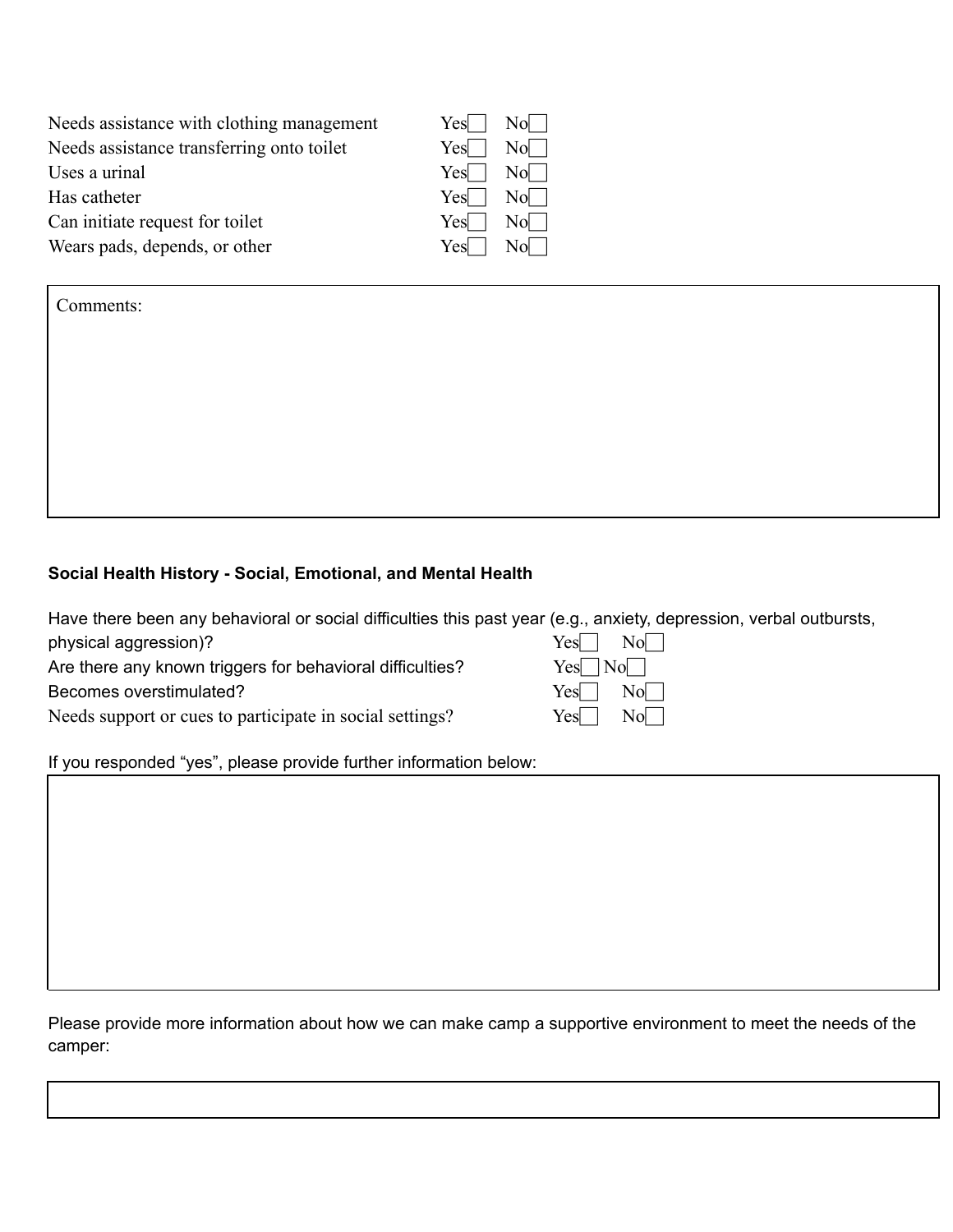### **Health History - General**

If you answer 'yes' to any of these below questions, please provide more information in the details section. Completing this session is voluntary, but helpful to healthcare staff at camp.

Has/does the prospective camper….

| Passed out during or after exercise?                                                                                         | N <sub>0</sub><br>Yes  |  |  |  |
|------------------------------------------------------------------------------------------------------------------------------|------------------------|--|--|--|
| 2. Felt dizzy during or after exercise?                                                                                      | N <sub>0</sub><br>Yes  |  |  |  |
| Had chest pain during or after exercise?<br>3.                                                                               | N <sub>0</sub><br>Yes  |  |  |  |
| Tired more quickly than others during exercise?<br>4.                                                                        | N <sub>0</sub><br>Yes  |  |  |  |
| Has high blood pressure?<br>5.                                                                                               | N <sub>0</sub><br>Yes  |  |  |  |
| Experience racing heartbeat or skipped heartbeats?<br>6.                                                                     | N <sub>0</sub><br>Yes  |  |  |  |
| Been knocked out or become unconscious?<br>$7_{\scriptscriptstyle{\sim}}$                                                    | N <sub>0</sub><br>Yes  |  |  |  |
| Has history or seizure?<br>8.                                                                                                | N <sub>0</sub><br>Yes  |  |  |  |
| Has a stinger, burner, or pinched nerve?<br>9.                                                                               | N <sub>0</sub><br>Yes  |  |  |  |
| 10. Experienced heat or muscle cramps?                                                                                       | N <sub>0</sub><br>Yes  |  |  |  |
| 11. Felt dizzy or passed out in the heat?                                                                                    | N <sub>0</sub><br>Yes  |  |  |  |
| 12. Sprained, strained, dislocated, fractured, broken or had repeated swelling, or other injuries to any area of the         |                        |  |  |  |
| body?                                                                                                                        | N <sub>0</sub><br>Yesl |  |  |  |
| 13. Traveled to countries other than the United States in the past nine months?<br>No<br>Yes<br>a. If yes, please list them. |                        |  |  |  |
|                                                                                                                              |                        |  |  |  |

Details for any "yes" response above: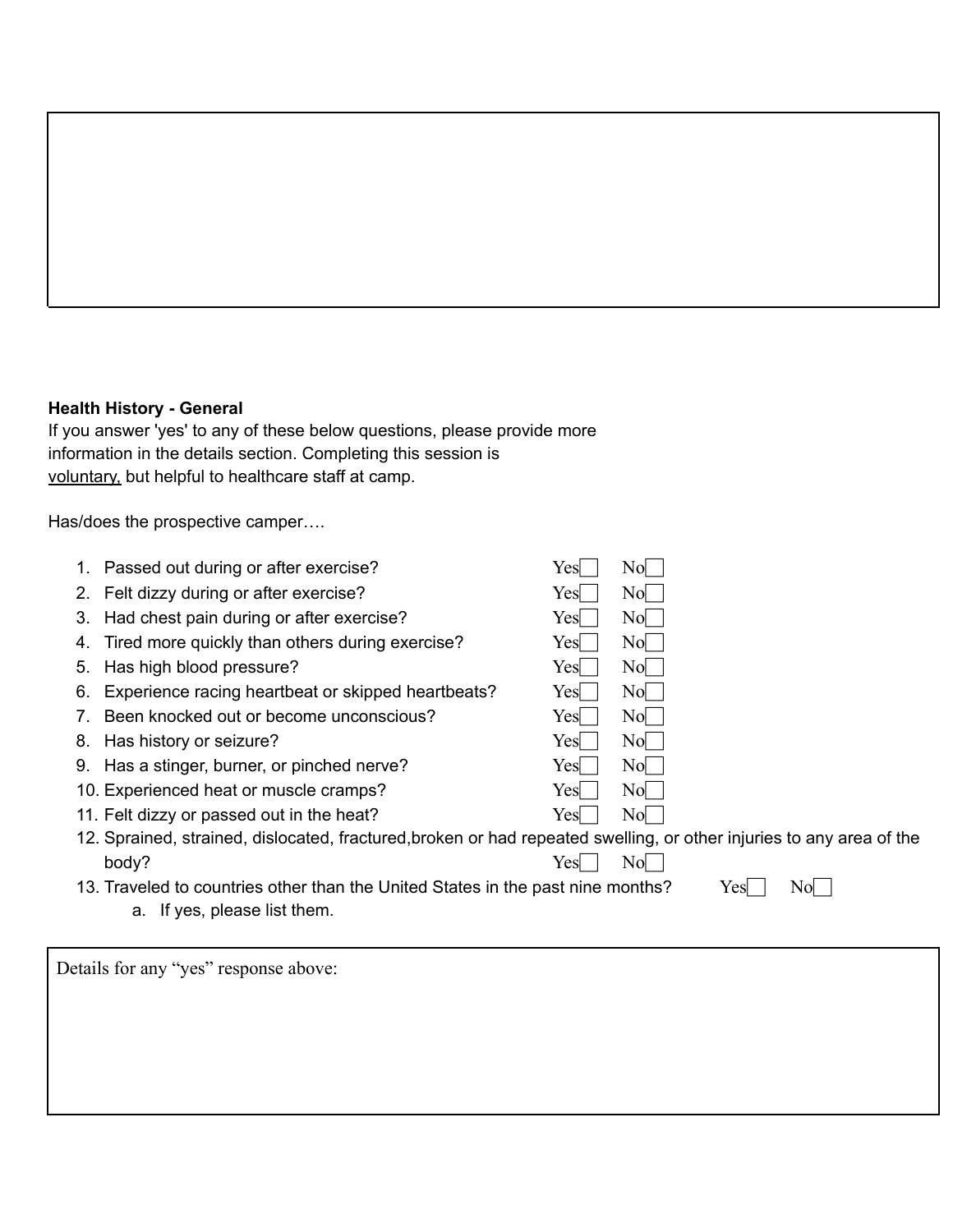### **Code of Conduct**

Use of illicit drugs and/or alcohol is not permitted on the premises of Camp Twin Lakes. Any Camp BIAG camper found to be under the influence of or in possession of illicit drugs or alcohol at camp will face disciplinary action. Upon discovery of possession or intoxication, the camper's designated emergency contact or guardian will be called and notified of the situation.

- 1. Inappropriate contact with any other camper, CTL staff or volunteer for the purpose of harassment, abuse, or exploitation is not permitted.
- 2. Any type of verbally or physically aggressive behavior is not permitted.
- 3. Camp BIAG reserves the right to request the camper or his/ her emergency contact or guardian to make arrangements for early dismissal from camp should CTL staff or volunteers feel the camper is jeopardizing his/ her safety or the safety of others.
- 4. Inappropriate communication with any other camper, Camp BIAG staff member, or Camp Twin Lakes staff member will not be permitted during or outside of Camp BIAG. Continued or frequent use of harassment, abusive, threatening, or otherwise inappropriate language may jeopardize future camp attendance or result in early dismissal from Camp BIAG.
- 5. Guns, knives, or other sharp or dangerous items will not be permitted on camp property. Camp BIAG reserves the right to confiscate any such objects.

I, as a camper at Camp BIAG, have read, understand, and agree to abide by this Code of Conduct. I understand that any violation of these camp policies will result in a phone call to my emergency contact by the Camp BIAG administration and may result in early dismissal from camp. In addition, I understand that if I violate these policies, I will not be able to return to camp in the future. Camper shall not violate any local, state, or federal laws. My signature below denotes my agreement and understanding.

| Signature: |  |
|------------|--|
| Date:      |  |

The health history described in the Camp BIAG Camper Information and Camper Medical Form is correct to the best of my knowledge, and camper has no restrictions on camp activities other than those listed in application. I give permission to the physician selected by the camp director to order x-rays, routine tests & treatment and, in the event of any perceived emergency, I give permission to the physician selected by the camp director to hospitalize, secure proper treatment for. and to order injection, and/or anesthesia, and/or surgery for my camper named above.

Signature: \_\_\_\_\_\_\_\_\_\_\_\_\_\_\_\_\_\_\_\_\_\_\_\_\_\_\_\_\_\_\_\_\_\_\_\_\_\_\_\_\_\_\_\_\_\_\_\_\_\_\_\_\_\_

Date: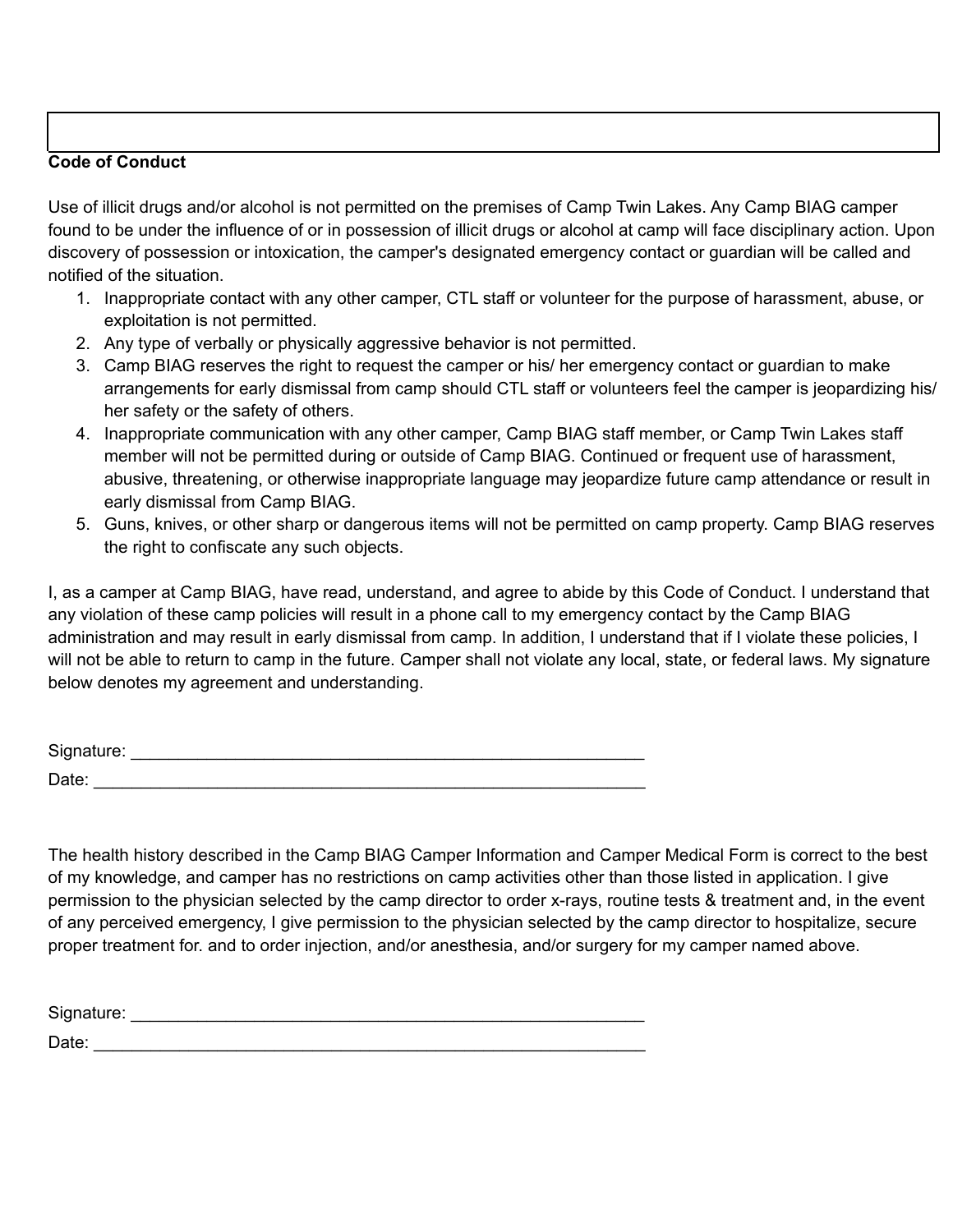I hereby authorize the camp medical director to disclose any and all records pertaining to the camper to his/her physician. I, on behalf of the camper hereby release the health director, Camp BIAG, and Brain Injury Association of Georgia from all legal responsibility and liability, which may arise from the release of these records to the physician(s) entered previously in this application.

| Signature: |  |  |
|------------|--|--|
| Date:      |  |  |

In partial consideration for my camper's participation in all Camp BIAG activities and attendance at the Camp, I hereby fully release, acquit, and discharge Camp BIAG, Brain Injury Association of Georgia and their agents, representatives, servants, directors, officers, employees and their assigns from any and all claims. causes of actions, or demands of whatsoever kind and nature, known and unknown, including but not limited to injuries to property or person which may be incurred by my camper arising out of his/her participation in this summer camp program sponsored by the released parties. I, the undersigned, further agree and covenant not to sue or prosecute any claims for injuries to property or person which may be incurred by my camper in connection with his/her participation in this summer camp program sponsored by the released parties. Irecognize that unpredictable behavior is a common side effect of brain injury. I hereby assume any risk of injury or damage resulting from such an episode by any camper at Camp BIAG and release Camp BIAG, Brain Injury Association of Georgia and their agents, representatives, servants, directors, officers, employees and their assigns of these entities from any claims resulting from unpredictable behavior by a camper. I understand I may be removed from camp and no longer allowed to attend. Camp BIAG reserves the right to expel or release any camper from camp due to inappropriate camp conduct. Determination of inappropriate conduct shall be solely within the discretion of Camp BIAG staff. Following a decision to expel a camper, parents, guardian or spouse will be responsible for retrieving their camper immediately. Failure to comply with this policy may result in accumulating monetary charges to parents for interim care of the camper and prevent a camper from returning to Camp BIAG in the future.

| Signature: |  |  |  |
|------------|--|--|--|
| Date:      |  |  |  |

I hereby consent to the use of Audio-Visual materials and/or the publication of an existing Audio-Visual Materials of my camper, by Camp BIAG and Brain Injury Association of Georgia or other Audio-Visual Materials corporations with whom it may be affiliated in educational, promotional, or fundraising materials. I also consent to the use of my camper's Audio-Visual Material in all media. I hereby release Camp BIAG and Brain Injury Association of Georgia from any and all claims arising out of such Audio-Visual materials, reproducing, publishing or exhibiting as is authorized by Camp BIAG and the Brain Injury Association of Georgia.

| Signature: |  |  |
|------------|--|--|
| Date:      |  |  |